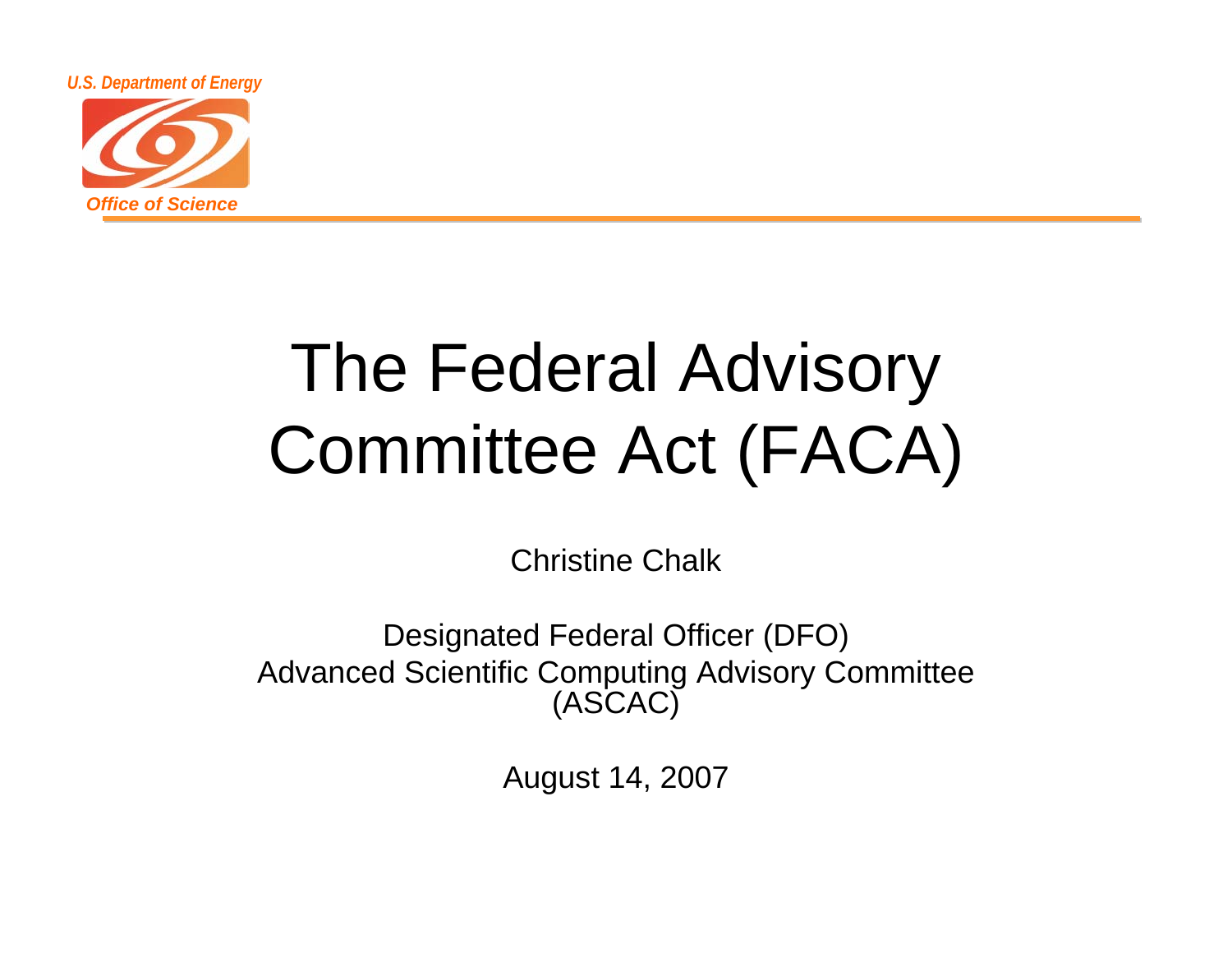

# FACA Regulations

- Federal Advisory Committee Act of 1973 (Public Law 92- 463) codified in 5 U.S.C. App.
	- FACA Amendments of 1997 (Public Law 105-153)
- Government in the Sunshine Act of 1977 (Public Law 94- 409)
- •Executive Order 12838
- •OMB circular A-135, dated Oct. 5, 1994
- GSA codified rules for "Federal Advisory Committee Management" in 41 CFR Part 101-6 as revised July 19, 2001.
- DOE rules for an "Advisory Committee Management Program" in DOE Order DOE M 515.1-x (in review to replace DOE M 510.1-1)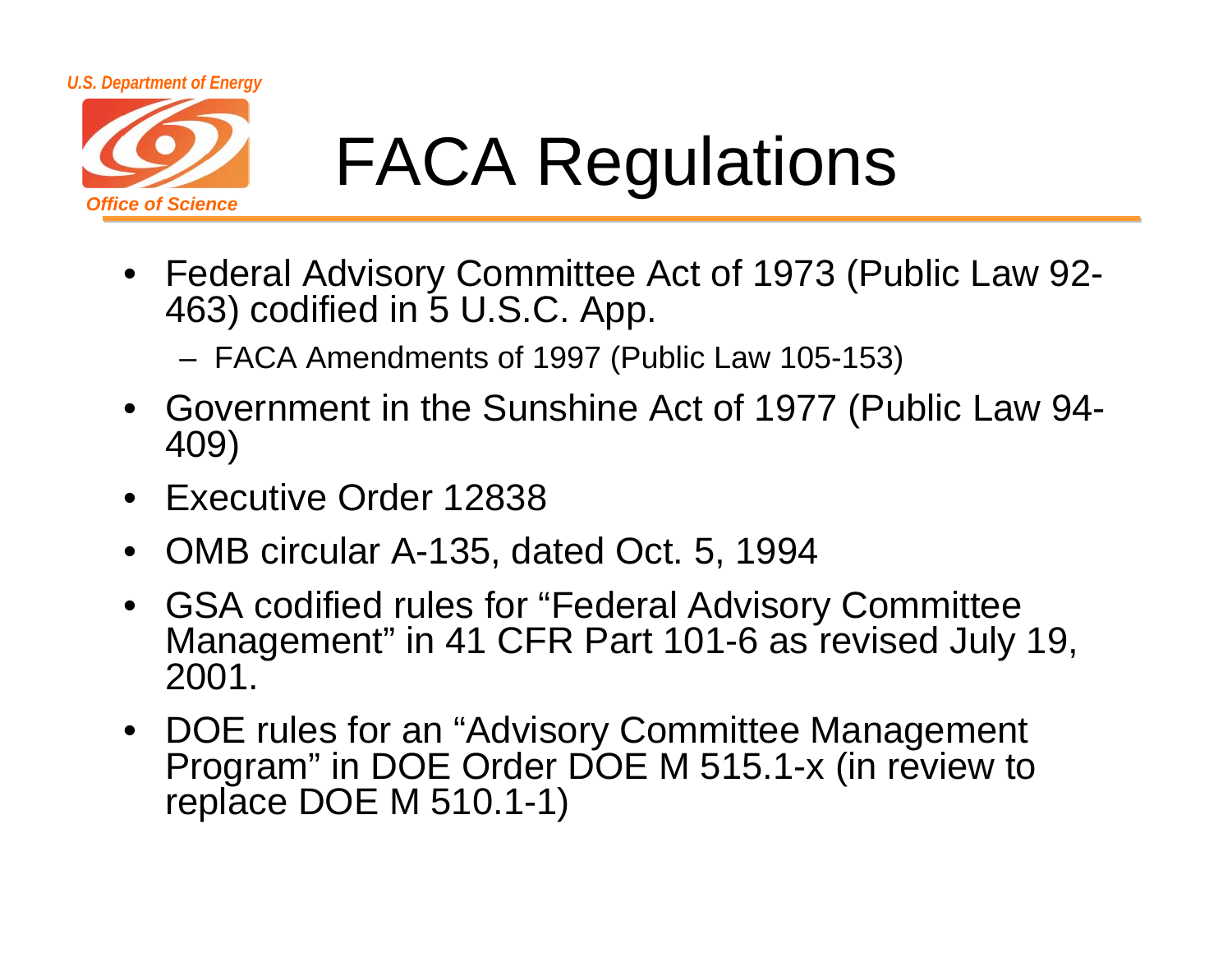

### *U.S. Department of Energy* FACA Basic Purposes

- To enhance public accountability of advisory committees.
	- To control undue influence of special interests by balancing committee membership and to ensure that public access to committee deliberations is maximized.
- To reduce wasteful expenditures on advisory committees.
	- To Improve the overall management of committee activities by establishing a set of management controls to:
		- Monitor Federal advisory committee costs;
		- Identify and eliminate unproductive and/or unnecessary committees; and
		- Provide for an annual report of committee activities and accomplishments to the Congress.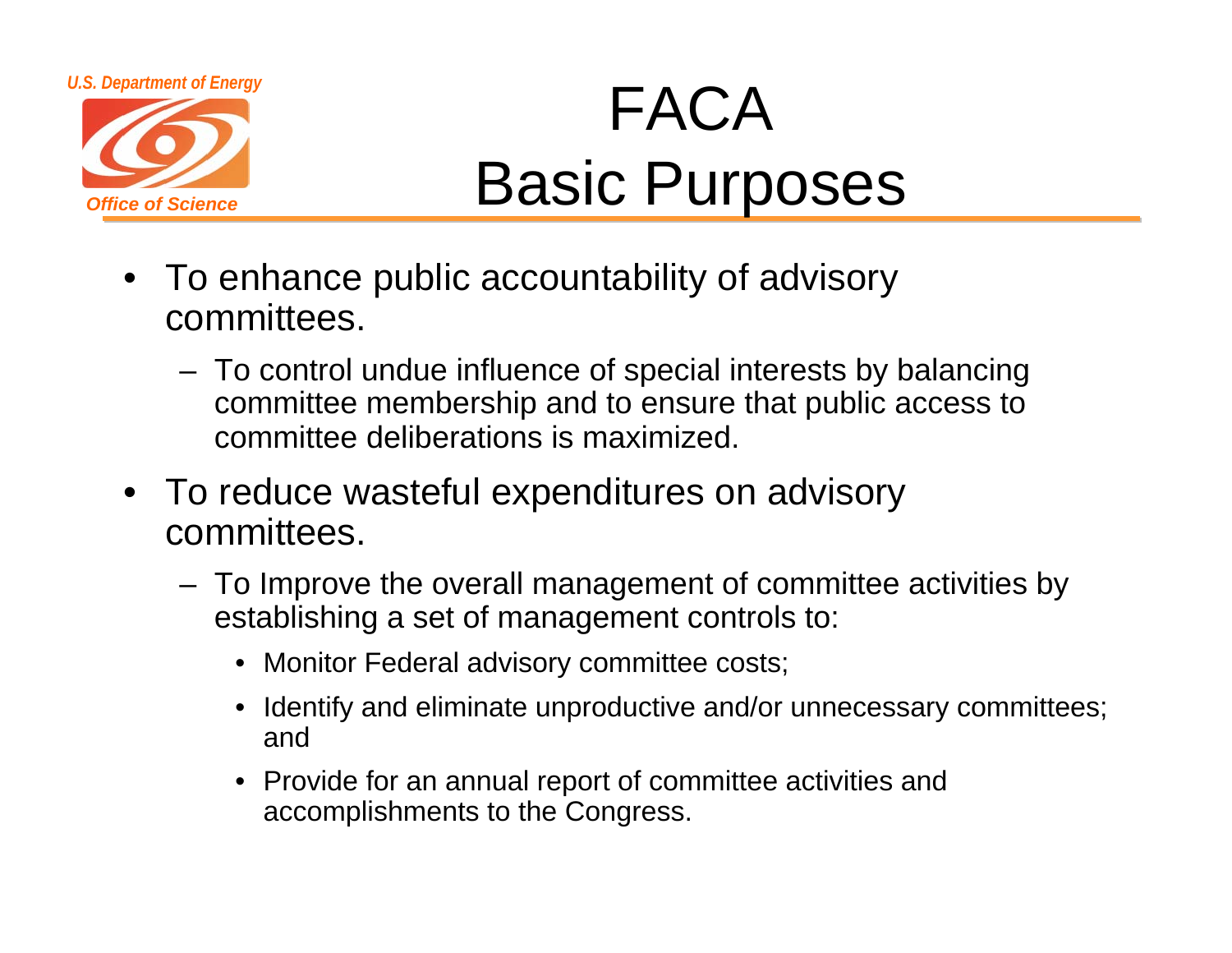



### *U.S. Department of Energy* FACA Facts and Figures

- 900 to 950 FACA committees
	- HHS has over 250 committees and 3,400 meetings
- Over 45,000 committee members
- Nearly 7,000 meetings held in FY06
	- Approximately 2/3 closed
- Nearly 1,000 reports issued in FY06
- At a cost of nearly \$400 million in FY06
	- 40% for federal staff support
	- –20% for travel and per diem
	- – 20% miscellaneous costs – including publishing reports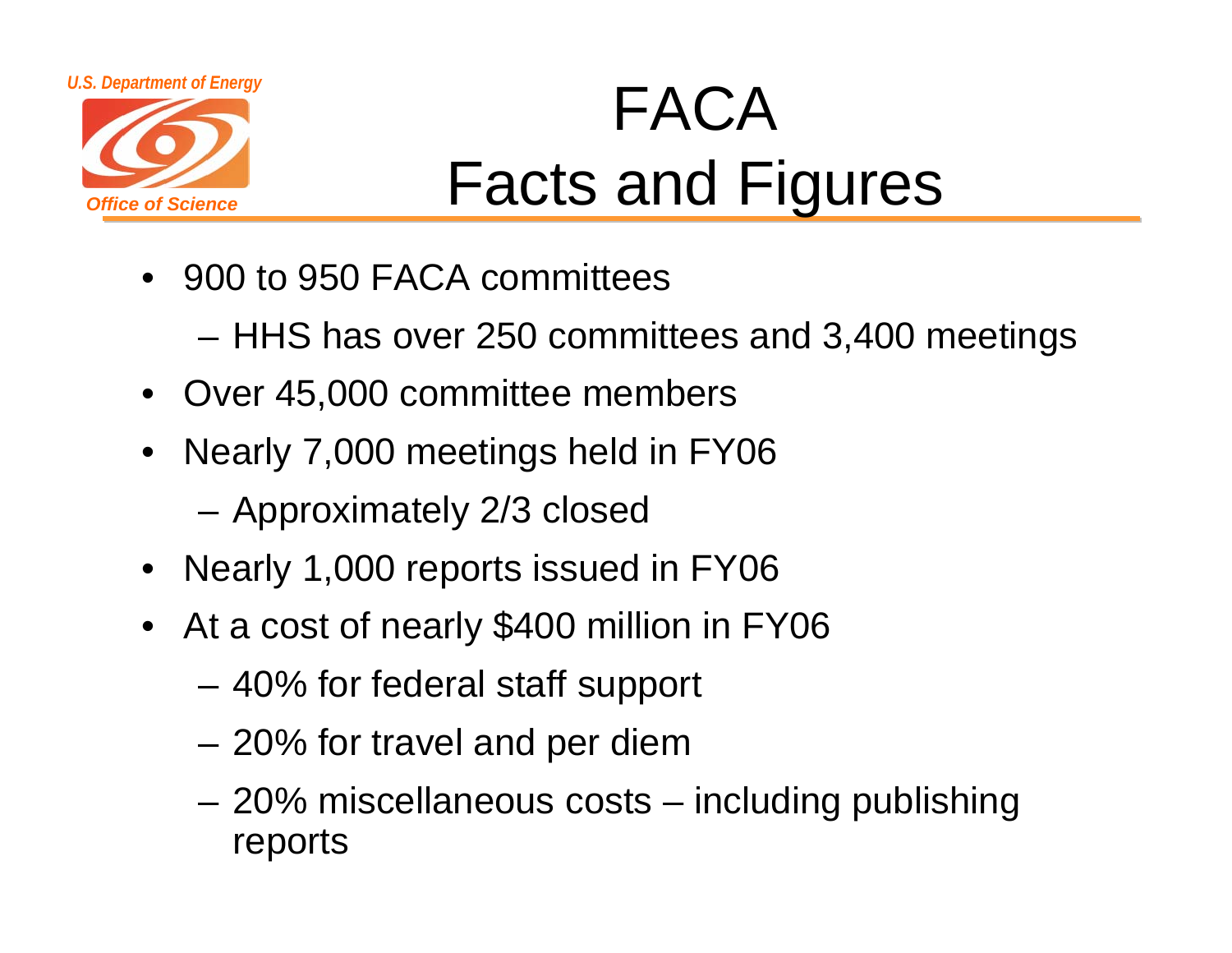

### *U.S. Department of Energy* Agency Responsibilities

- $\bullet$ Develop and file a charter
- $\bullet$ Maintain a balanced membership
- $\bullet$  Hold open meetings
	- Reasonably accessible to the public, including the disabled
	- Allow public to speak or file written statements
	- Announce all meetings in the Federal Register no fewer than 15 days in advance
- •Maintain all committee documents for public inspection
- •Ensure the advisory committee is adequately funded and staffed
- $\bullet$  Continuously seek feedback from advisory committee members and the public regarding the effectiveness of the committee activities
- $\bullet$  Communicate with members and public as to how advice has influenced agency programs and decision-making
- $\bullet$ Satisfy reporting requirements, ethics and conflict-of-interest rules
- • Designate an employee of the Federal Government to chair or attend each meeting – Designated Federal Official (DFO)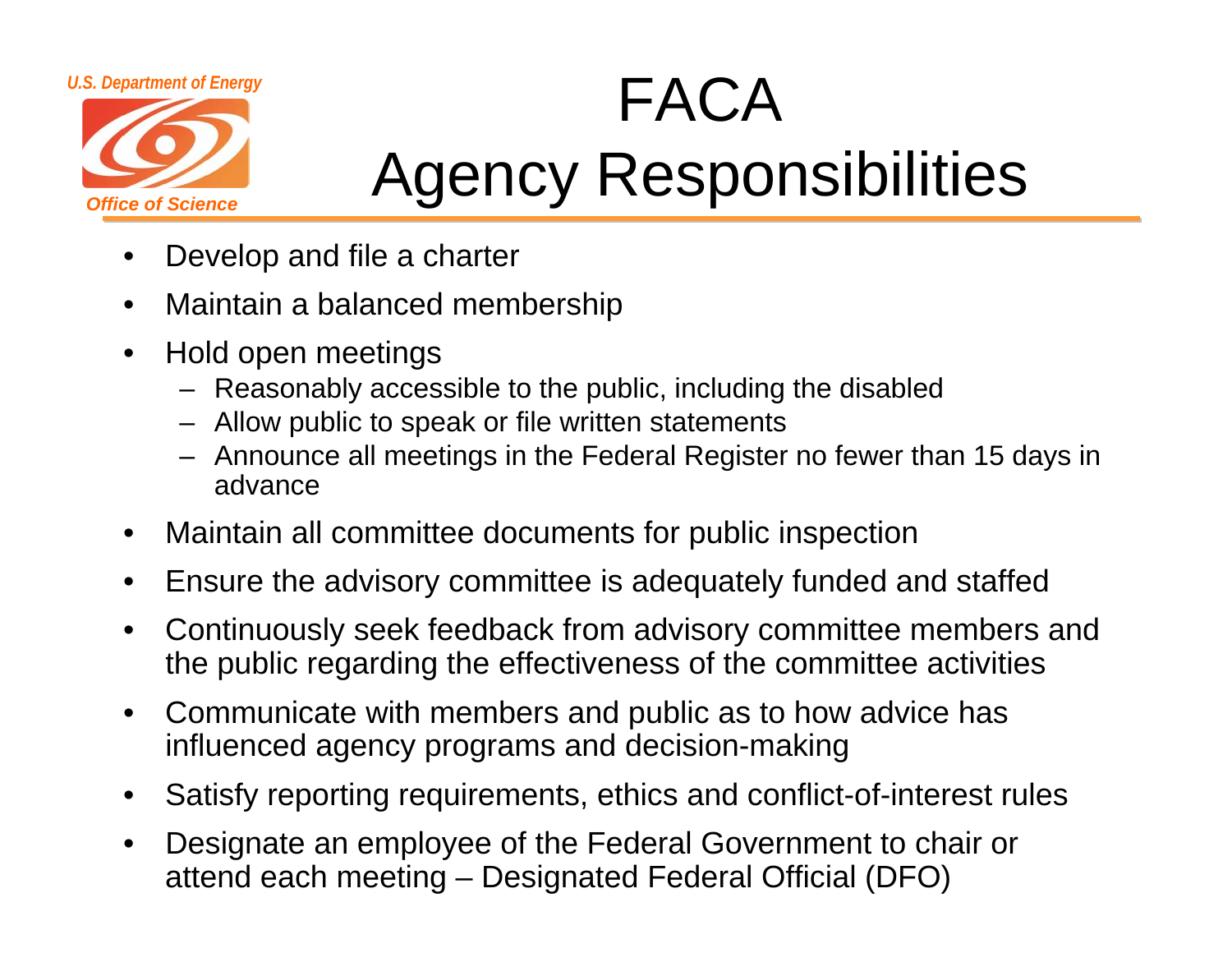

### *U.S. Department of Energy* FACA DFO Responsibilities

- •Oversight of FACA and the Committee
- Call, attend, and adjourn committee meetings
- Approve agendas
- Maintain required records on costs and membership
- Ensure efficient operations
- Maintain records
	- For availability to the public
	- For reporting requirements
- Provide copies of committee reports to the Committee Management Officer for the Library of Congress
- Chair meetings when so directed by the agency head
- • If necessary to close a meeting, document decision in writing with General Council review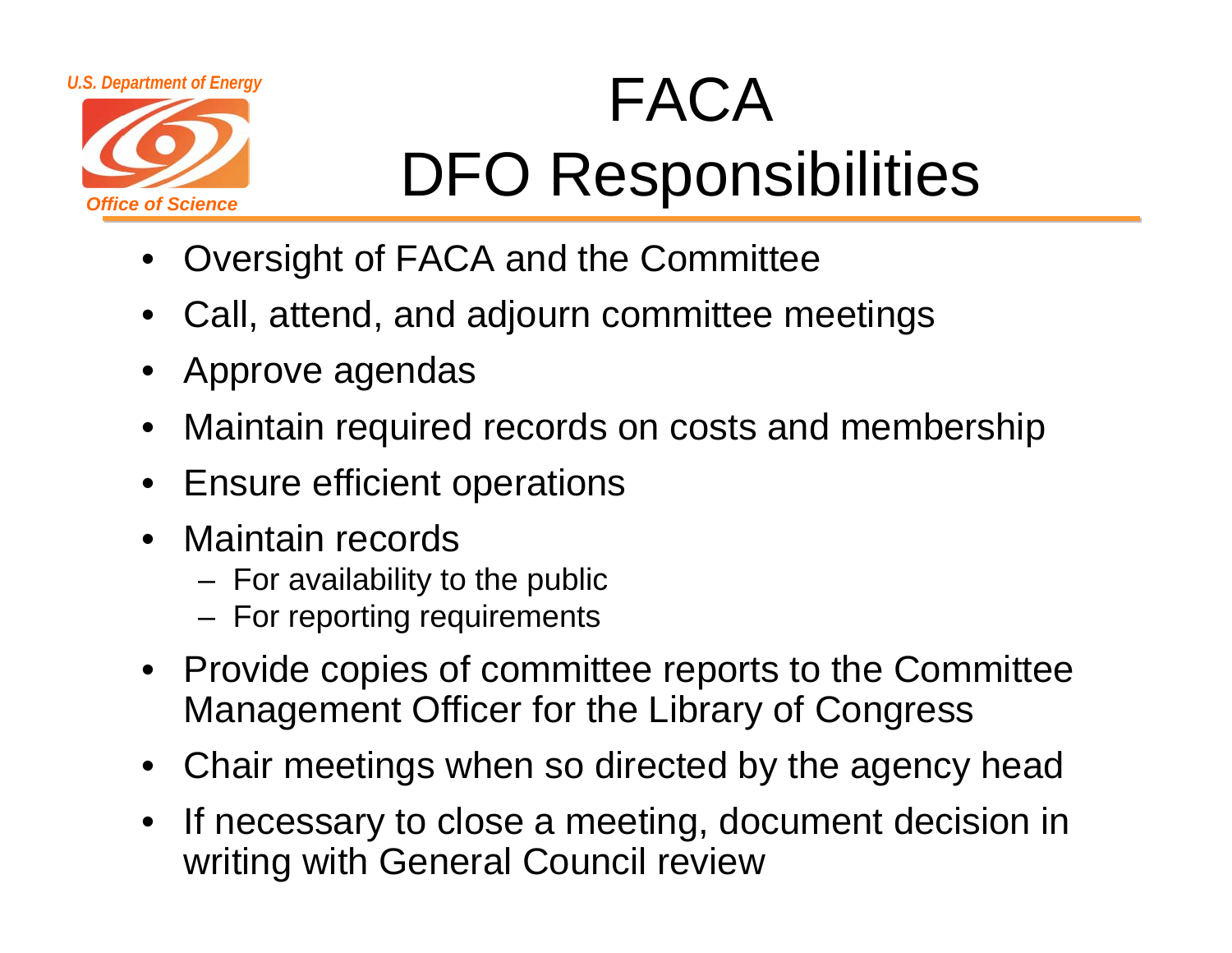

### *U.S. Department of Energy* FACA Committee Membership

- Federal Advisory Committee members are drawn from nearly every occupational and industry group and geographical section of the U.S.
- The FACA requires that committee memberships be "fairly balanced in terms of the points of view represented and the functions to be preformed."
- As a result, members of specific committees often have both the expertise and professional skills that parallel the program responsibilities of their sponsoring organization.
- In balancing committee membership, agencies are expected to assure that major-and sometimes strongly opposing-points of view are represented to provide a foundation for developing advice and recommendations that are fair and comprehensive.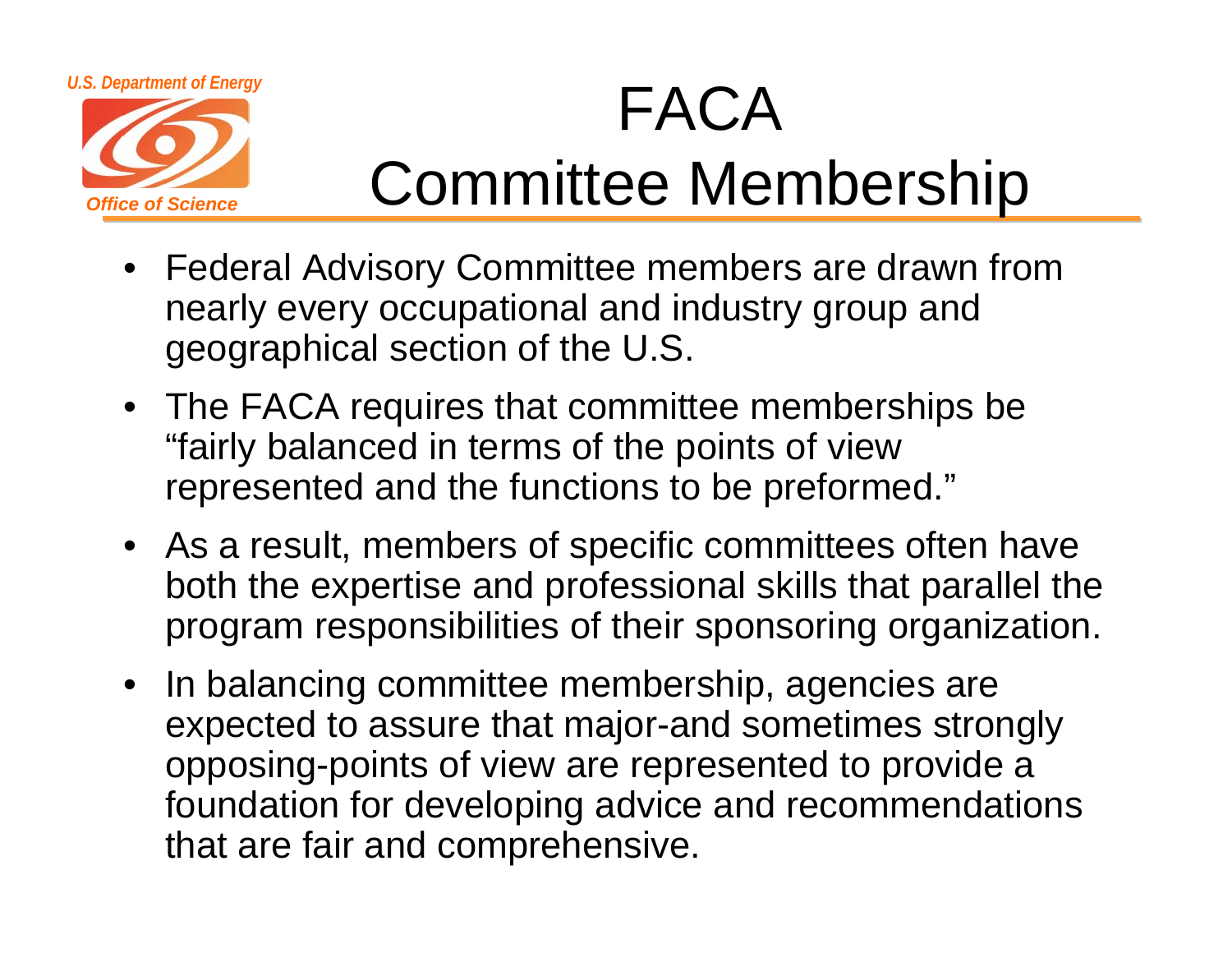

*Office of Science*

U.S. Department of Energy FACA Committee Membership (cont.)

- Agency officials, Members of Congress, the general public, professional societies or current and former committee members may nominate potential candidates for membership.
- Selection of committee members is based on the FACA's requirements and the potential member's background and qualifications. Final selection is made by the President or the heads of agencies.
- Prior to accepting an appointment with a federal advisory committee, each prospective member should meet with the appropriate agency Committee Management Officer and Designated Agency Ethics Official, to discuss duties and obligations, allowable expenses and compensation limitations.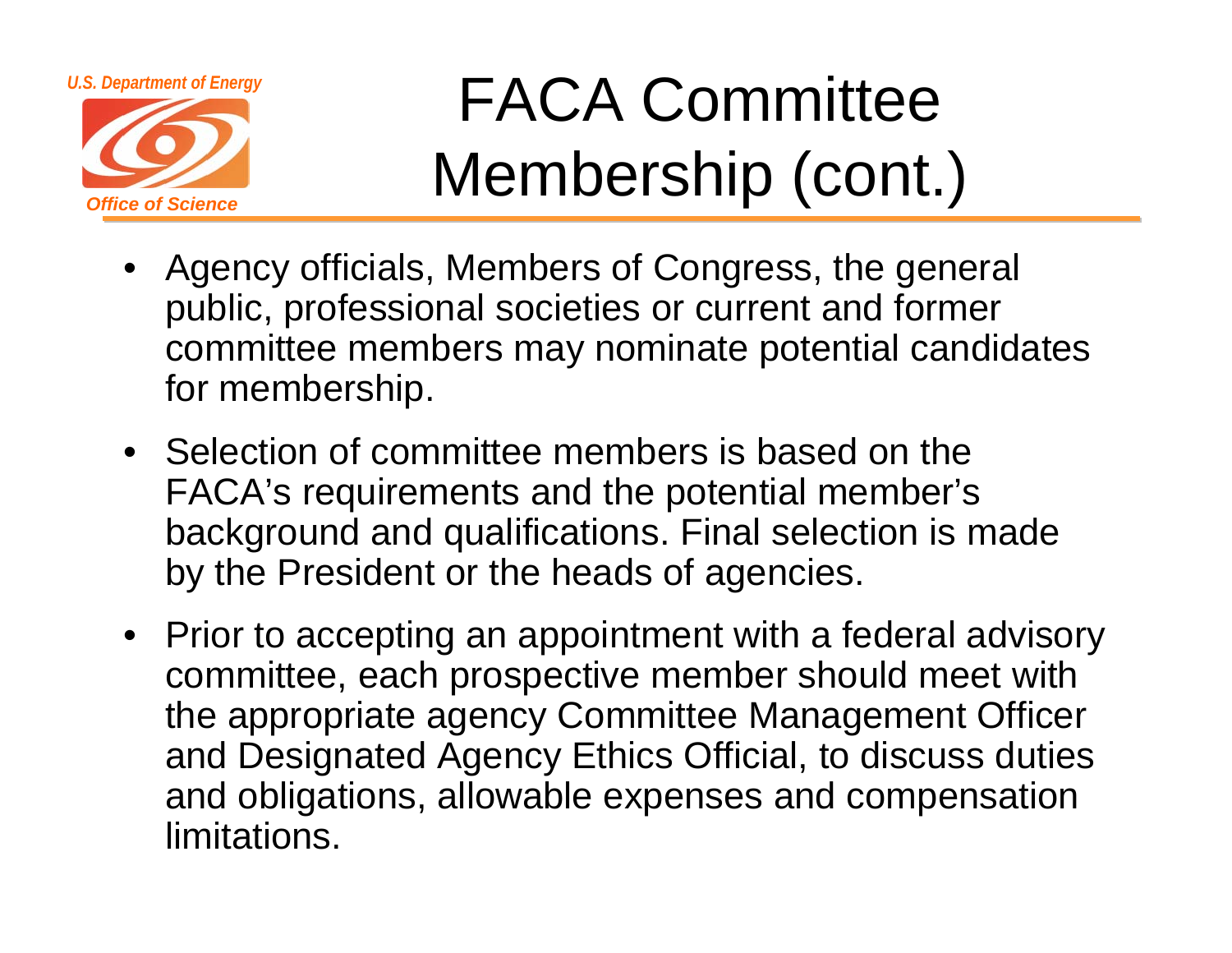

### *U.S. Department of Energy* FACA **Subcommittees**

- Subcommittee that report to a parent advisory committee generally are not subject to FACA.
- However,
	- if the advice or recommendations of a subcommittee are provided directly to a Federal officer or agency, then the subcommittee is subject to FACA
	- if the advice or recommendations of a subcommittee are not subject to deliberation by the parent advisory committee then the subcommittee is subject to FACA
		- "It is not permissible for a parent advisory committee to 'rubberstamp' the advice or recommendations of their subcommittees, thereby depriving the public of its opportunity to know about, and participate contemporaneously in an advisory committee's deliberations."
- In addition, preparatory and administrative meetings are not subject to the notice and open meeting requirements.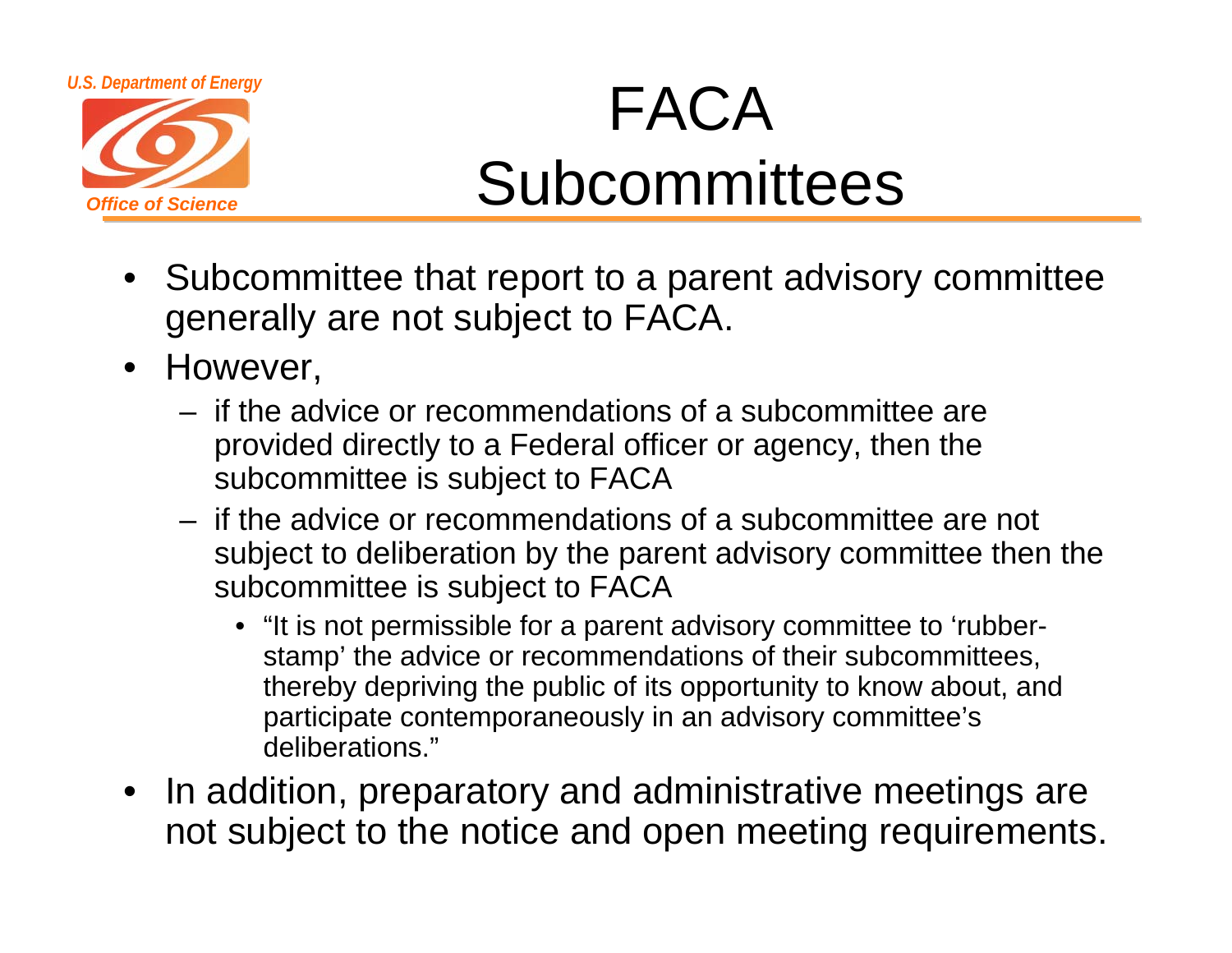

### *U.S. Department of Energy* FACA Subcommittees (cont)

- • Questions to ask to ensure the subcommittee does not fall under FACA
	- Is there a group?
	- **What is the groups purpose for meeting?**
	- **Does the group provide collective advice?**
	- **Who does the group advise?**
	- Who are the groups members?
	- **Who establishes the group?**
	- **Who manages and controls the group's activities?**
	- How often does the group meet?
	- **Will the parent FACA committee publicly deliberate on the group's recommendations?**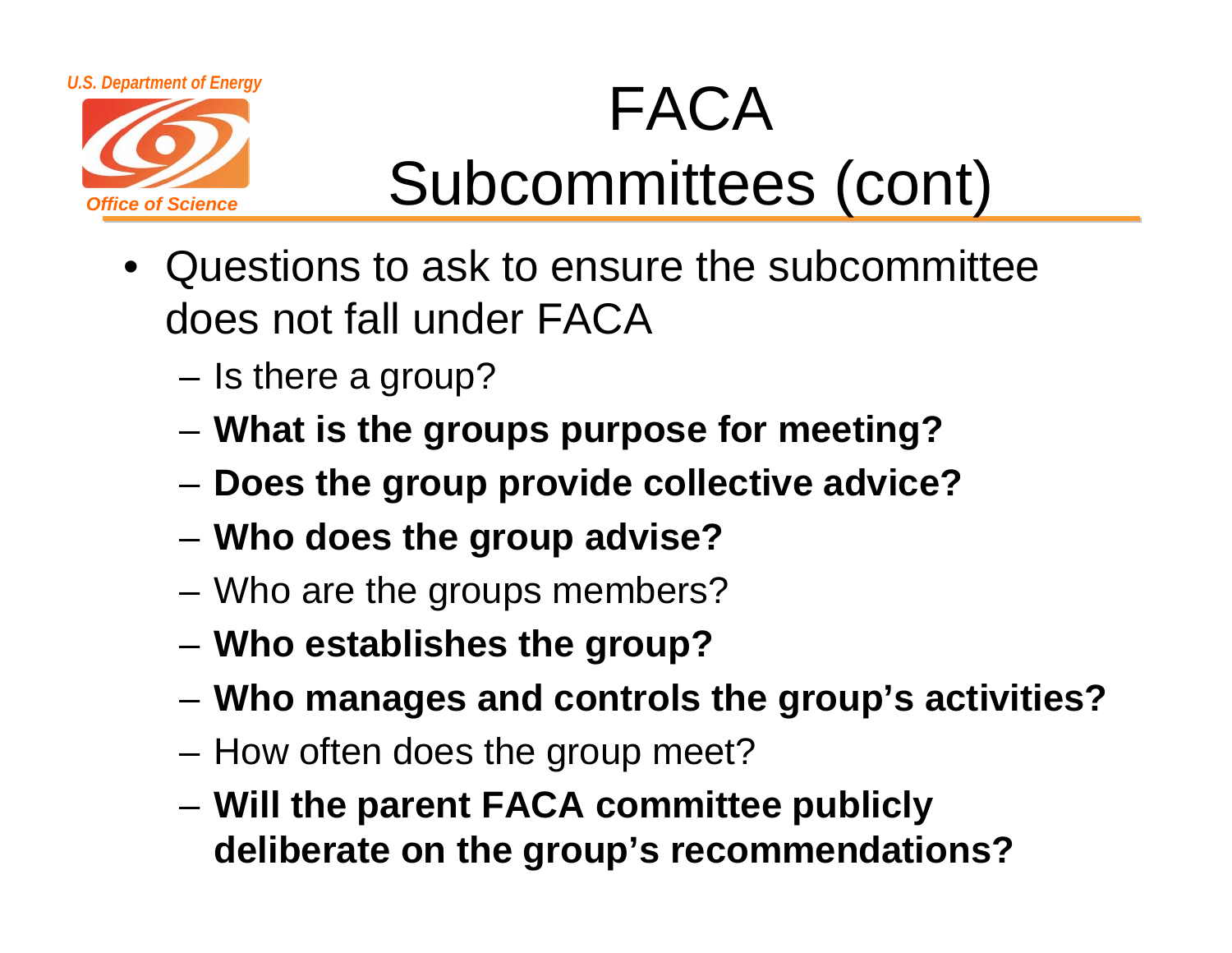

# Backup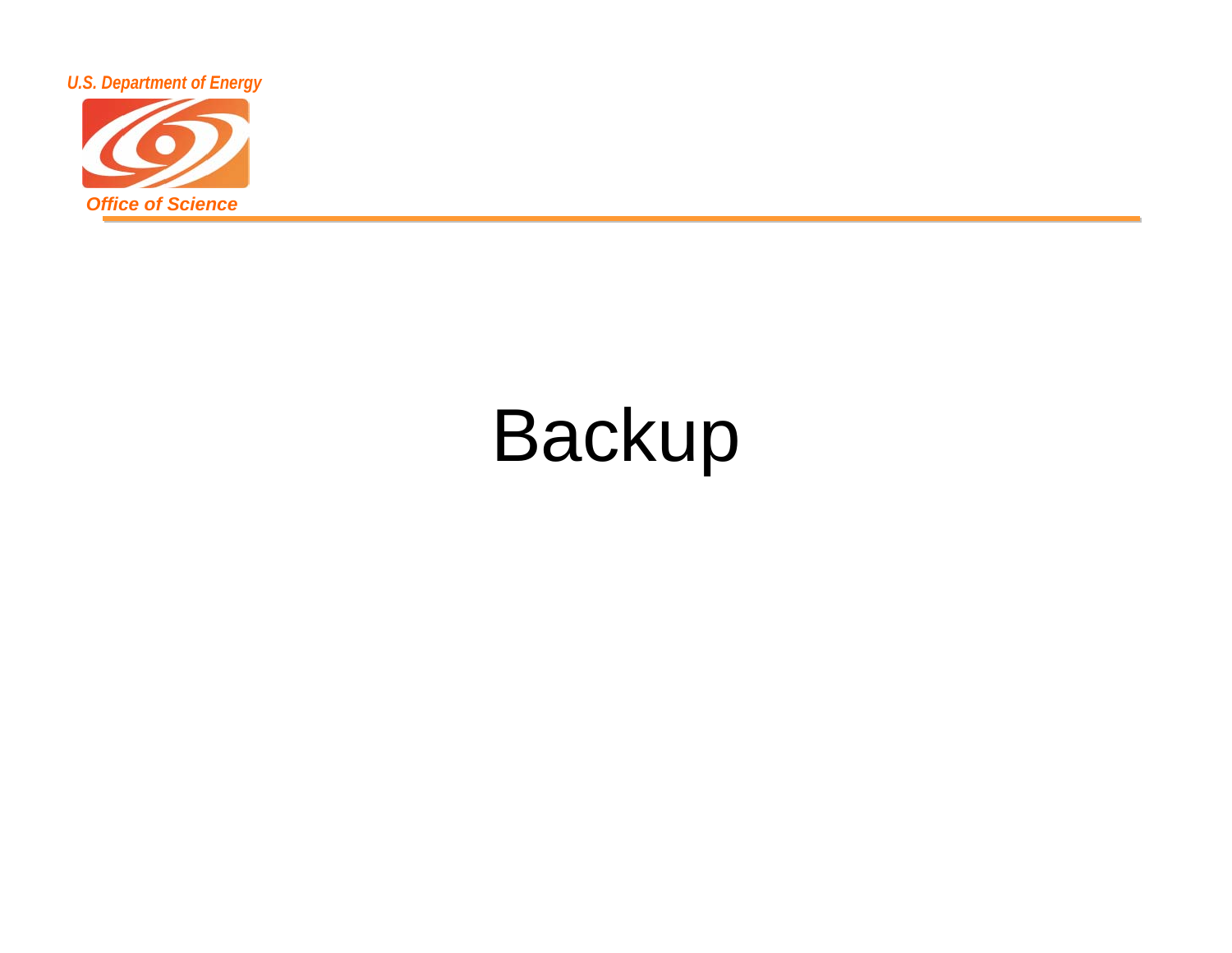

#### Special Government Employees

- An officer or employee of the Executive of Legislative Branch of the U.S. Government
- Retained, designated, appointed, or employed to perform, with or without compensation
- Temporary duties, either on a full-time or intermittent basis
- For not more than 130 days during any period of 365 consecutive days
- See, title 18, United States Code, Section 202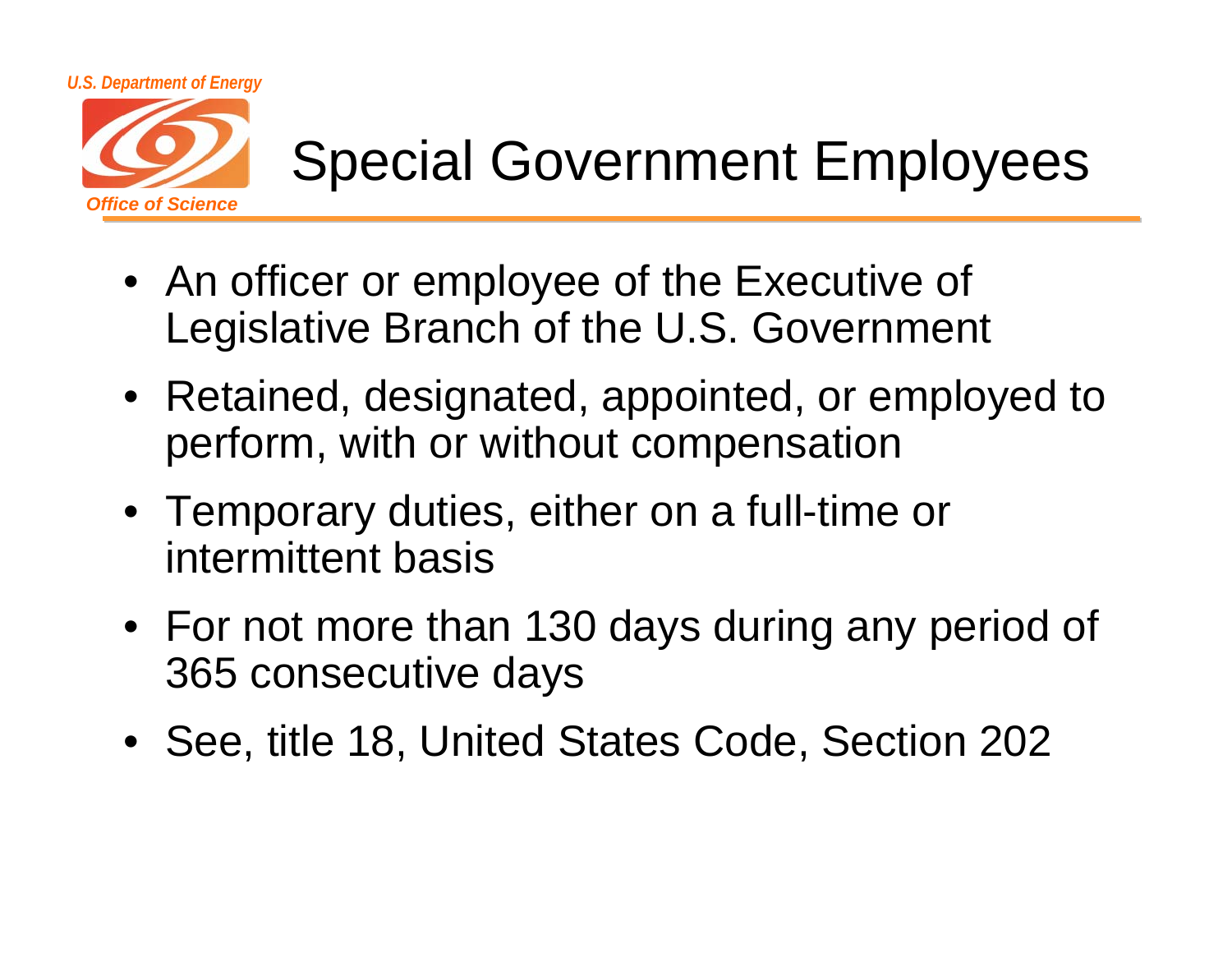

### Representatives

- $\bullet$  Not an Employee
	- Does the member receive any compensation?
	- Is the member appointed based on the recommendation of some outside group or organization?
	- Does the member have the authority to bind outside organizations?
	- Does the member act as a spokesperson for the U.S. of government agency regarding committee matters?
	- Is the member expected to provide impartial or individual advice?
- $\bullet$  Appointed for the sole purpose of obtaining the points of view or perspective of outside interest groups of stakeholders (e.g. labor unions, consumers, an industry sector, or other recognized group of persons interested in committee matters
- $\bullet$  May have expertise in a specific are, discipline or subject matter but they are NOT appointed to provide independent advice in committee matters.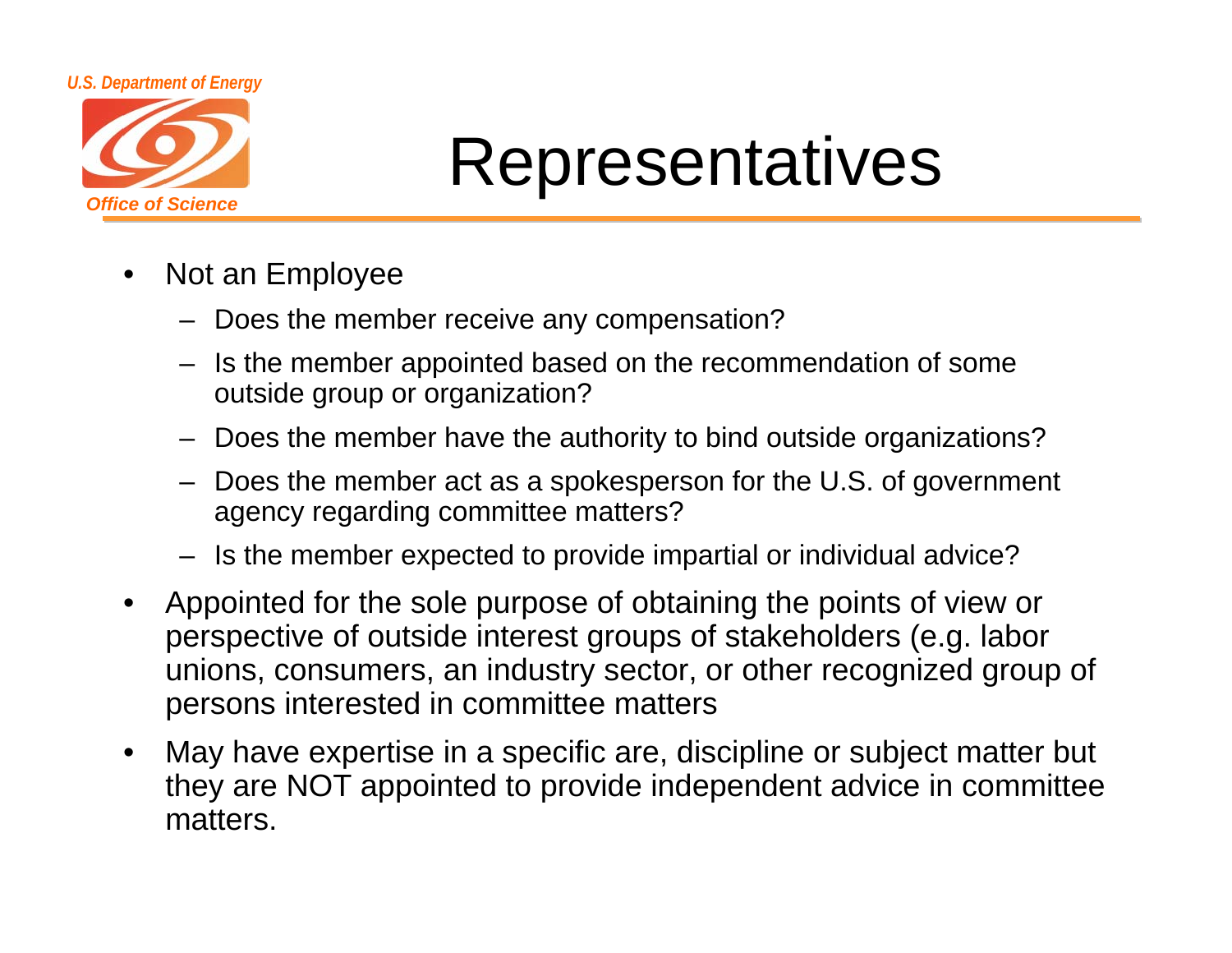

# FACA Guidelines

5 U.S.C., app. Page 484

- A FACA committee must:
	- have a clearly defined purpose
	- be fairly balanced in terms of the points of view represented and the functions to be performed
	- contain appropriate provisions to assure that the advice and recommendations of the committee will not be inappropriately influenced by the appointing authority or by any special interest but will instead be the result of the committee's independent judgment
	- contain provisions dealing with authorization of appropriation, submission and publications of reports, and duration of the committee
	- contain provisions which will assure that the committee will have adequate staff, quarters and funds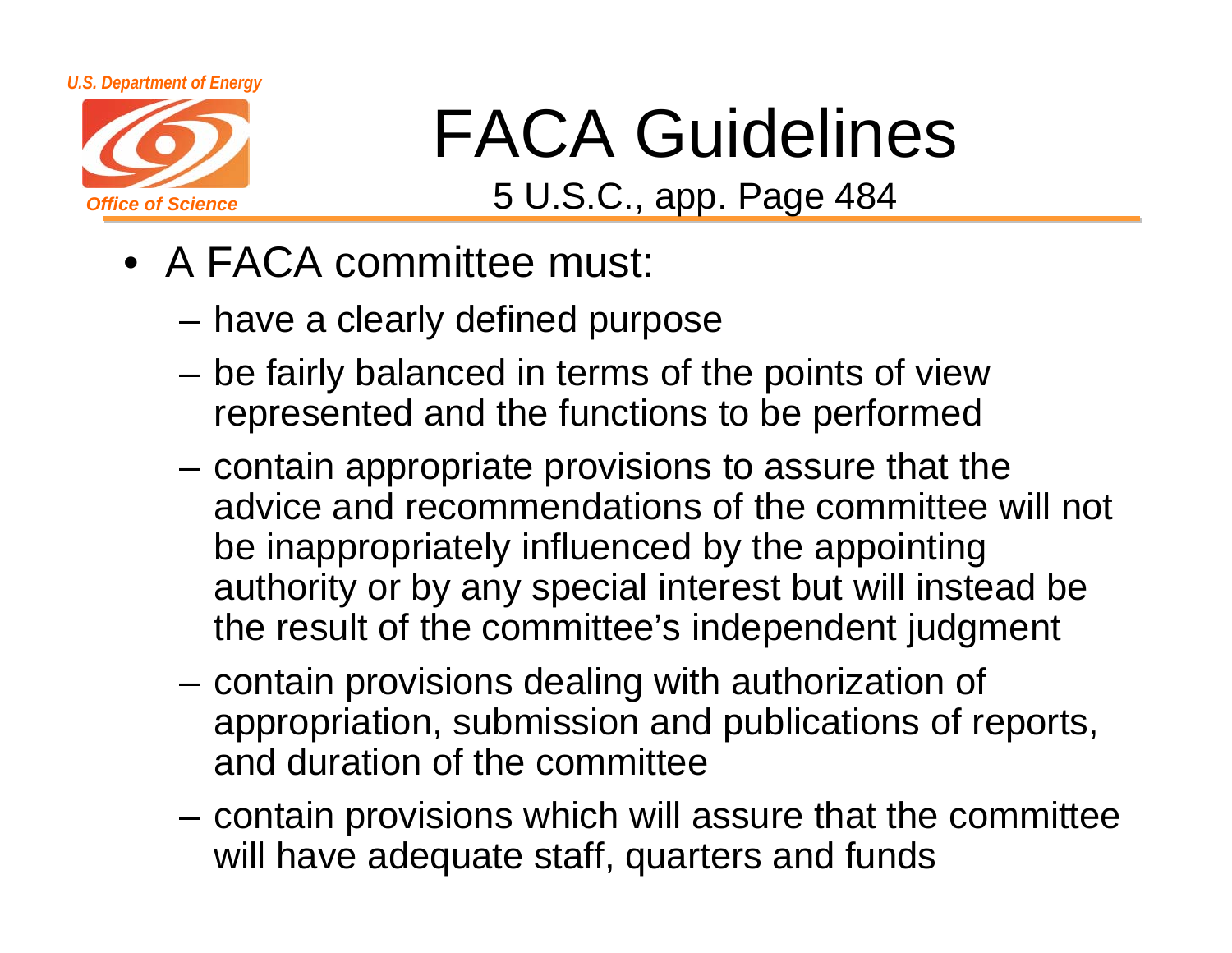

# FACA Required Procedures

5 U.S.C., app. Page 488

- •Meetings must be open to the public
- $\bullet$ Must keep accurate minutes
- • Records, reports, transcripts, minutes, etc. Must be publicly available
- If necessary to close a meeting, that decision must be documented in writing
- Must have a Designated Federal Officer (DFO) who must be present for all meetings and may adjourn meetings in the public interest
- Shall not hold any meetings except at the call of, or with advance approval of, the DFO with an agenda approved by the DFO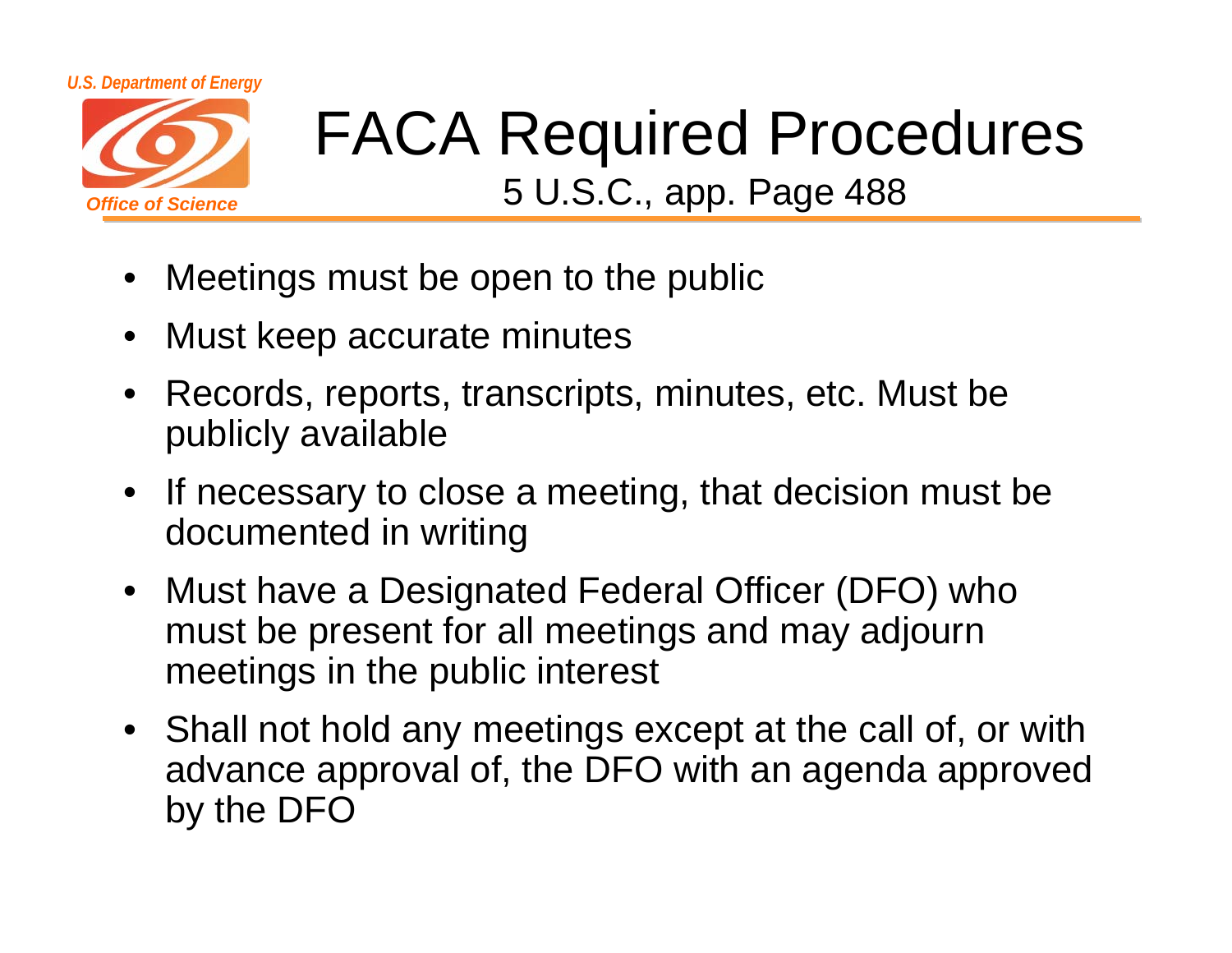



U.S. Department of Energy FACA Committee Membership (cont.)

- Appointment types
	- Regular Government Employees
	- Special Government Employees
	- –Representative Members
	- Ex Officio Members
	- Peer Review Consultant Member
		- NIH peer review Federal advisory committees